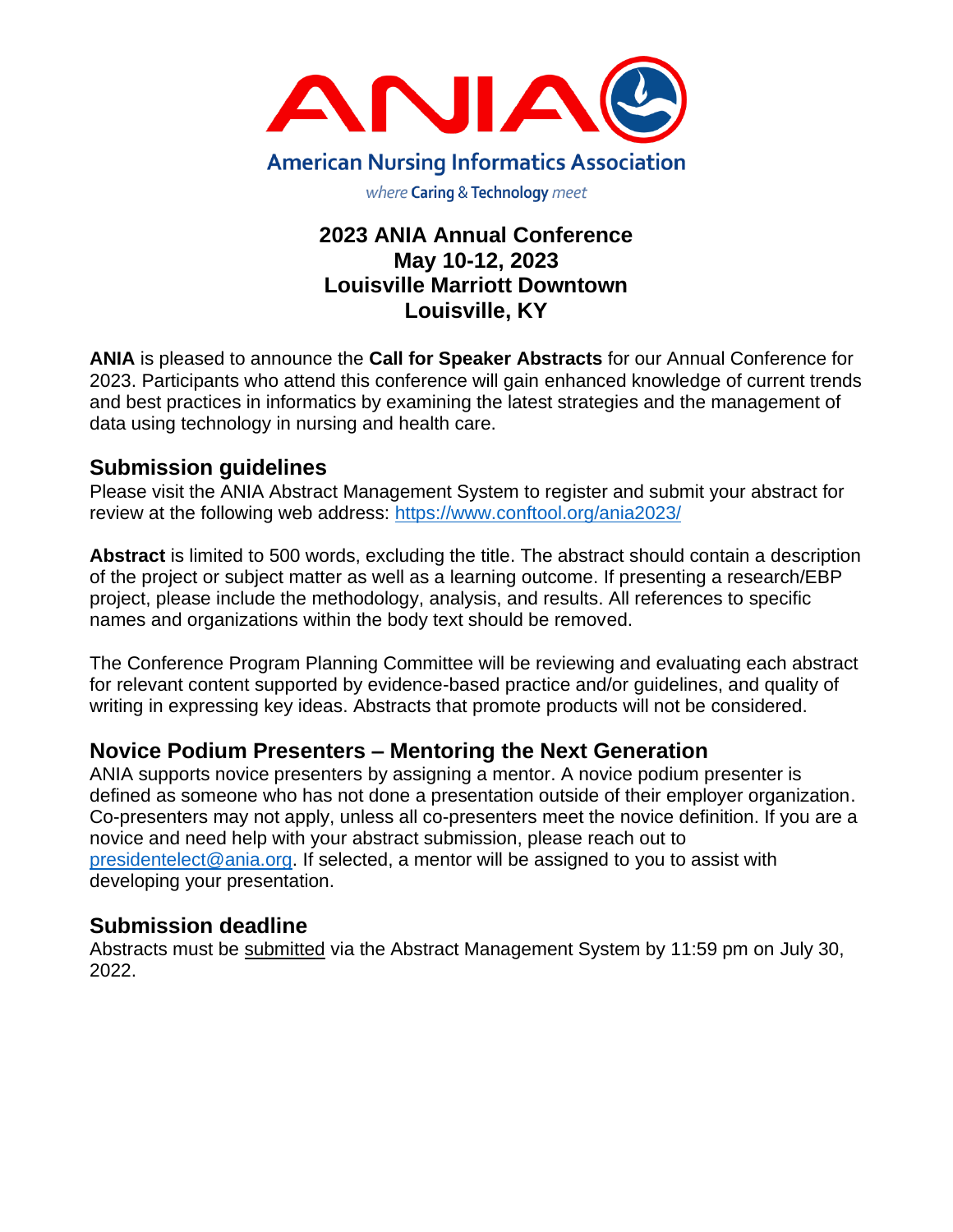

## **Submission questions**

Any abstract submission questions should be directed to the following:

Kristina Moran Education Coordinator Email: ania\_abstracts@aij.com Tel: 856-256-2358

# **Types of presentation**

- **Pre-conference workshop (full day):** Workshop presentation of 6.5 hours that comprehensively focuses on a core skill important to informatics nursing.
- **Pre-conference workshop (half day):** Workshop presentation of approximately 4 hours that comprehensively focuses on a core skill important to informatics nursing.
- **Concurrent session:** 60-minute formal presentation in a lecture-style format to an audience of 75+ participants.
- **In-brief podium presentation (30 minutes):** As above in shorter time frame.

# **Level of presentation**

Presentation level is important to the planning process to assure that all learning content levels are represented in the overall program. Using Benner's *From Novice to Expert* theory, ANIA has adapted it into three (3) content levels:

- **Advanced beginner:** Primary focus is on the individual patient and family. Uses decision trees, algorithms, protocols, and evidence-based practice guidelines. Principles, based on experiences, begin to be formulated to guide actions.
- **Proficient:** More holistic understanding improves decision-making. Able to critically think based on experiences. Advocates for patient and family.
- **Expert:** Has intuitive grasp of clinical situation. Performance is fluid, flexible, and highly proficient. Incorporates evidence-based resources and nursing research into daily plan of care.

# **Conference tracks**

## **Role and career development**

- Identify opportunities in education and career development for nursing informatics.
- Identify methods for mentoring the next generation of informatics nurses.
- Discuss the evolution of informatics roles for nurses.

## **Impact on practice:**

- Discuss strategies and workflow design for optimizing health care technology throughout the continuum of care.
- Explore how mobile health, telehealth, and new technologies can enable health care transformation.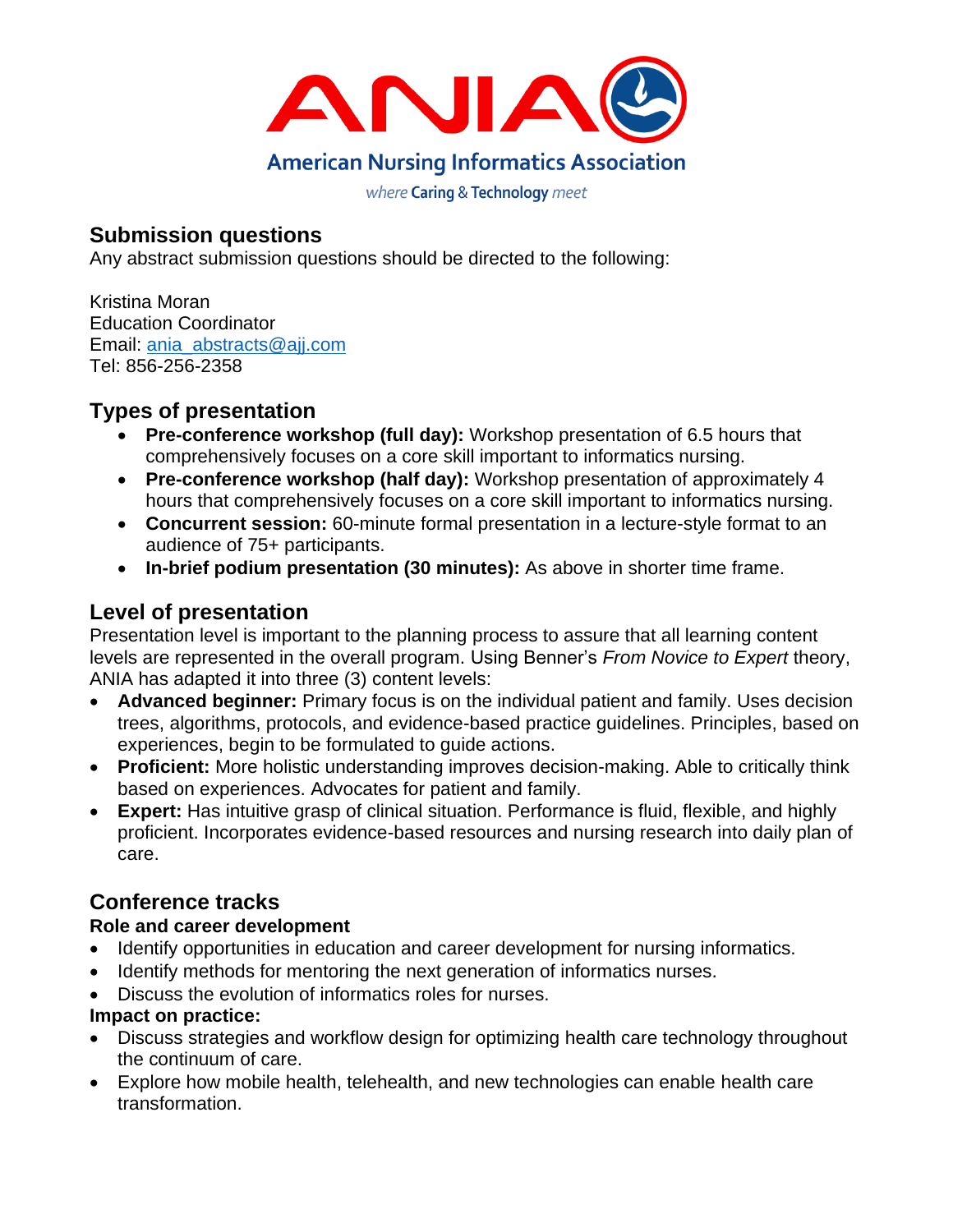

• Identify best practices for training and educating health care providers and leadership on informatics competencies.

### **Quality improvement and patient outcomes**

- Evaluate the impact clinical information systems have on patient care outcomes.
- Identify how clinical decision support systems can drive evidence-based practice.
- Discuss new and emerging trends in patient engagement in a technology-laden environment.

### **Innovation in practice**

- Identify emerging knowledge and research opportunities in the field of nursing informatics.
- Discuss new and emerging trends in consumer informatics.
- Discuss how analytics drives data to wisdom in health care.

### **Leadership strategies**

- Identify traditional and non-traditional leadership methods applicable for informatics.
- Discuss methods that nurses can use to drive change management in health care organizations.
- Identify ways in which organizations can empower clinical transformation.

## **Participants**

Novice and experienced nurses and their associates who are engaged in the practice of healthcare informatics in any practice area.

## **Authorship of abstracts**

The primary author/investigator submits the abstracts with full consent of all coauthors/investigators. The primary author will be the contact person for all future correspondence. Although a nurse should be one of the authors/investigators, interprofessional abstracts are welcome (e.g., physician, pharmacist, social work, etc.). ANIA members and non-members are invited to submit abstracts. Encore presentations may be submitted for consideration. Abstracts selected for presentation must have a presenter who is able to present on any day of the conference.

**Biographical data and disclosure form:** Biographical data and disclosure of relevant financial relationships is requested for any abstract submission. The primary author, primary presenter (if other than primary author), and any additional authors who are anticipated to be in attendance as presenters are requested to complete this form and provide with the abstract submission. **All biographical data and disclosure forms should be included with the abstract submission.** 

**Expertise:** Briefly describe your knowledge and subject matter expertise related to the content for the submitted abstract. Please focus on your professional credentials, clinical background, and teaching experience on this subject. Identify your level of expertise relative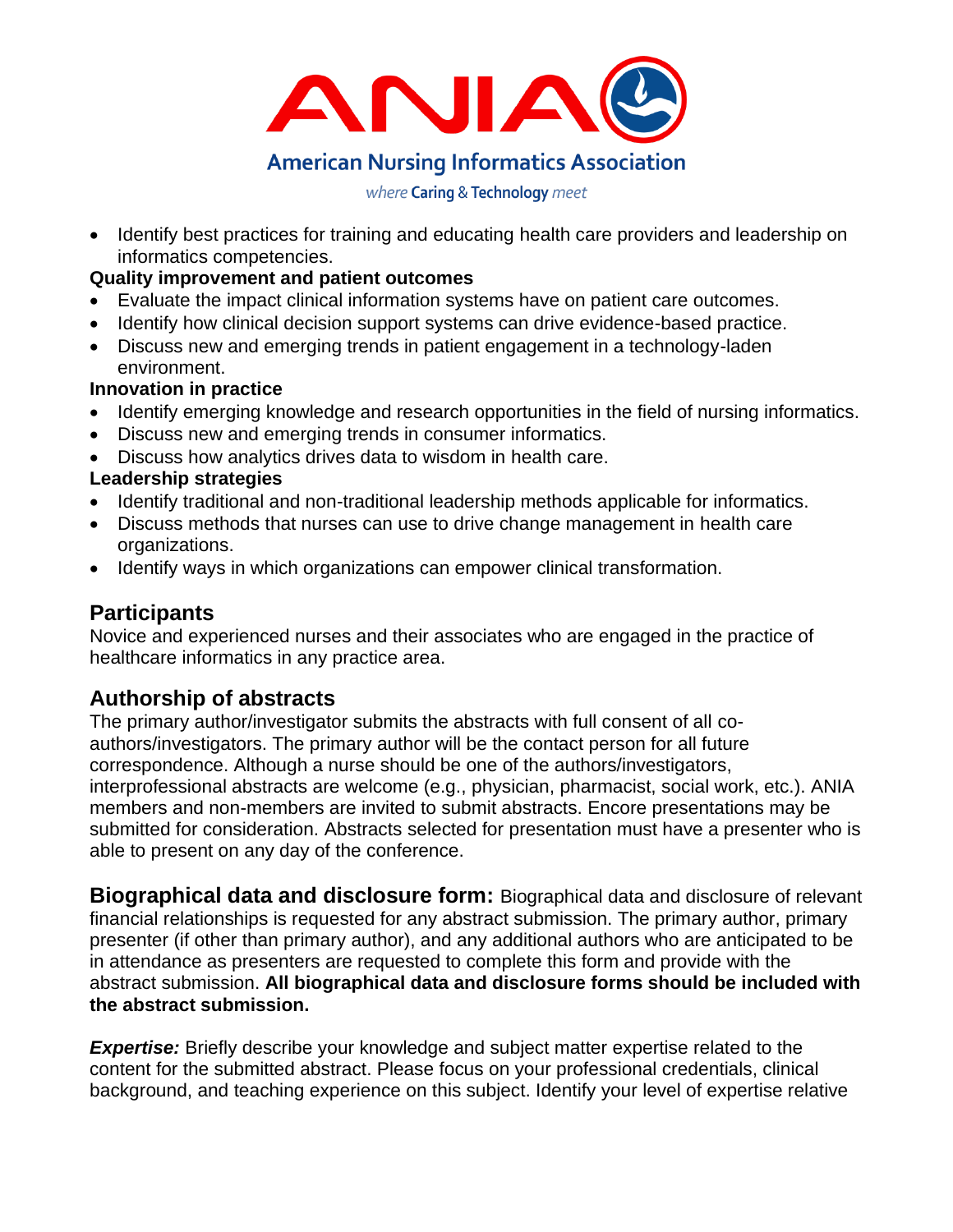

to presenting to an audience outside of your facility or institution (1<sup>st</sup> presentation, have presented 1-5 presentations, have presented more than 5 presentations).

*ANCC Standards for Integrity and Independence in Accredited Continuing Education*

The American Nurses Credentialing Center's Commission on Accreditation (ANCC-COA) adopted the *Standards for Integrity and Independence in Accredited Continuing Education\* and* acknowledges that many healthcare professionals have financial relationships with ineligible companies. *ANCC defines ineligible organizations* as those whose primary business is producing, marketing, selling, re-selling or distributing healthcare products used by or on patients. These relationships must not be allowed to influence accredited continuing education.

[\\*Standards for Integrity and Independence in Accredited Continuing Education | ACCME\)](https://accme.org/accreditation-rules/standards-for-integrity-independence-accredited-ce)

Before the planning for the education begins, the accredited provider must collect information from all individuals associated with the planning and implementation of an educational activity, including, but not limited to, the planning committee, faculty, presenters, authors, content experts and content reviewers, to provide information about **all** their financial relationships with ineligible companies within the prior **24** months. This disclosure must include: the name of the ineligible company, the nature of the financial relationship. *Examples of financial relationships* include employees, researcher, consultant, advisor, speaker, independent contractor, royalties or patent beneficiary, executive role, and ownership interest. Individual stocks and stock options should be disclosed; diversified mutual funds do not need to be disclosed. Owners or employees of ineligible companies must be excluded from controlling content or participating as planners or faculty in accredited education, *unless*:

- The content is not related to the business line or product.
- The content is limited to basic science research, and they do not make care recommendations.
- They are participating as technicians to teach safe and proper use of medical devices and do not recommend whether or when a device is used.

## **Abstract submission, review, and acceptance**

**Submission:** Abstracts must be submitted via the abstract management system by the requested deadline.

## *Abstract submission fields*

- **Submitting author name:** Submitting author must be the primary presenter or a contributing author.
- **Conference track/submission type:** Determined by abstract submission type.
- **Information on authors**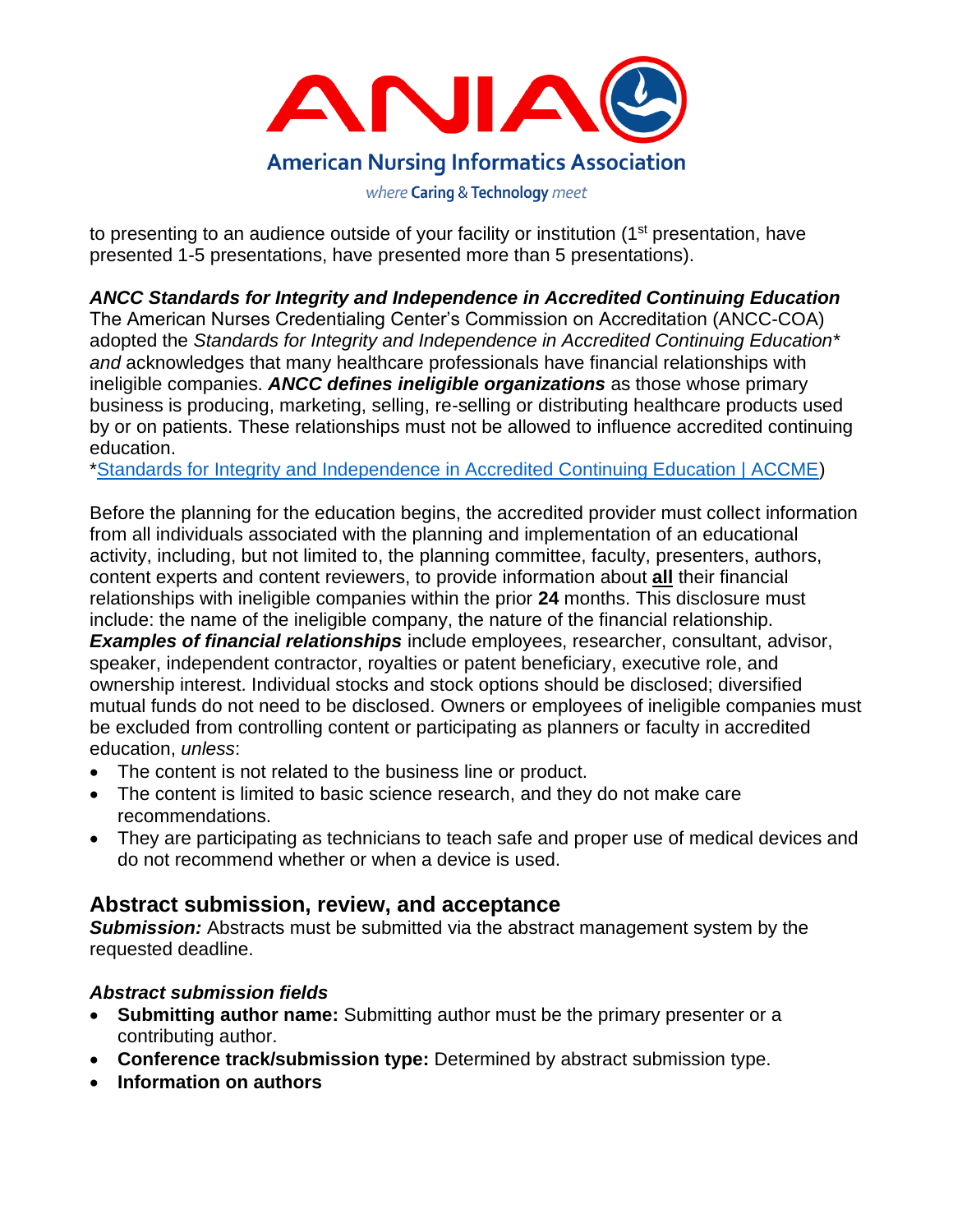

*Authors:* Please list one author per line. If the contribution has several authors from different organizations, please put an index number of the authors' organizations in the right column. The index numbers have to match the line numbers of the organizations below. Several organizations per author may be separated by commas. *Organizations:* Please list every organization only once. The line number of the

organization has to match the index number listed above (behind the authors).

#### • **Contribution details**

- o *Title of contribution:* Use key words which describe the specific topic and content of the abstract.
- o *Abstract (limited to 500 words):* Summarize content into a brief, well-organized and engaging paragraph. Abstract text should contain evidence-based guidelines, best available evidence, and/or nursing research to add meaningful and supportive data. The Conference Program Planning Committee needs to clearly understand and visualize a 360-degree view of the proposed session. Strive to use the majority of the allotted character limitations. Please note that any learning outcomes, objectives, and references included in the abstract paragraph will contribute to total character limit.
- o *Content outline structure*
	- a. *Evidence-based practice:* 1) Purpose, 2) Description, 3) Evaluation/Outcome
	- b. *Research:* 1) Purpose, 2) Background/Significance, 3) Method(s), 4) Result(s), 5) Conclusions/Implications
- o *Presentation type:* Please select the topic/track from the list that best suits your abstract. This information is used to assign reviewers during the review process and to develop the conference program.
- o *Keywords:* Please enter up to 5 key words for your contribution.
- o *Novice presentation:* Please check off if the abstract is considered a novice presentation. A novice presentation is one where the primary presenter(s) has never presented outside of their employed institution.
- o *Online library:* Please check to indicate that if selected, I/we consent to the recording (audio) and posting of my/our session in the ANIA Online Library.
- o *Level of presentation:* Please indicate the level of this presentation.

#### • **Biographical data and disclosure upload**

Completed biographical data and disclosure form MUST BE UPLOADED HERE for main author and any intended presenter(s) if abstract is selected for presentation. The system accepts multiple file uploads, but only the most recently uploaded file will be reflected on the user end to confirm that the upload has been successful. A copy of the actual abstract or supplemental material should not be loaded as an attachment to the abstract.